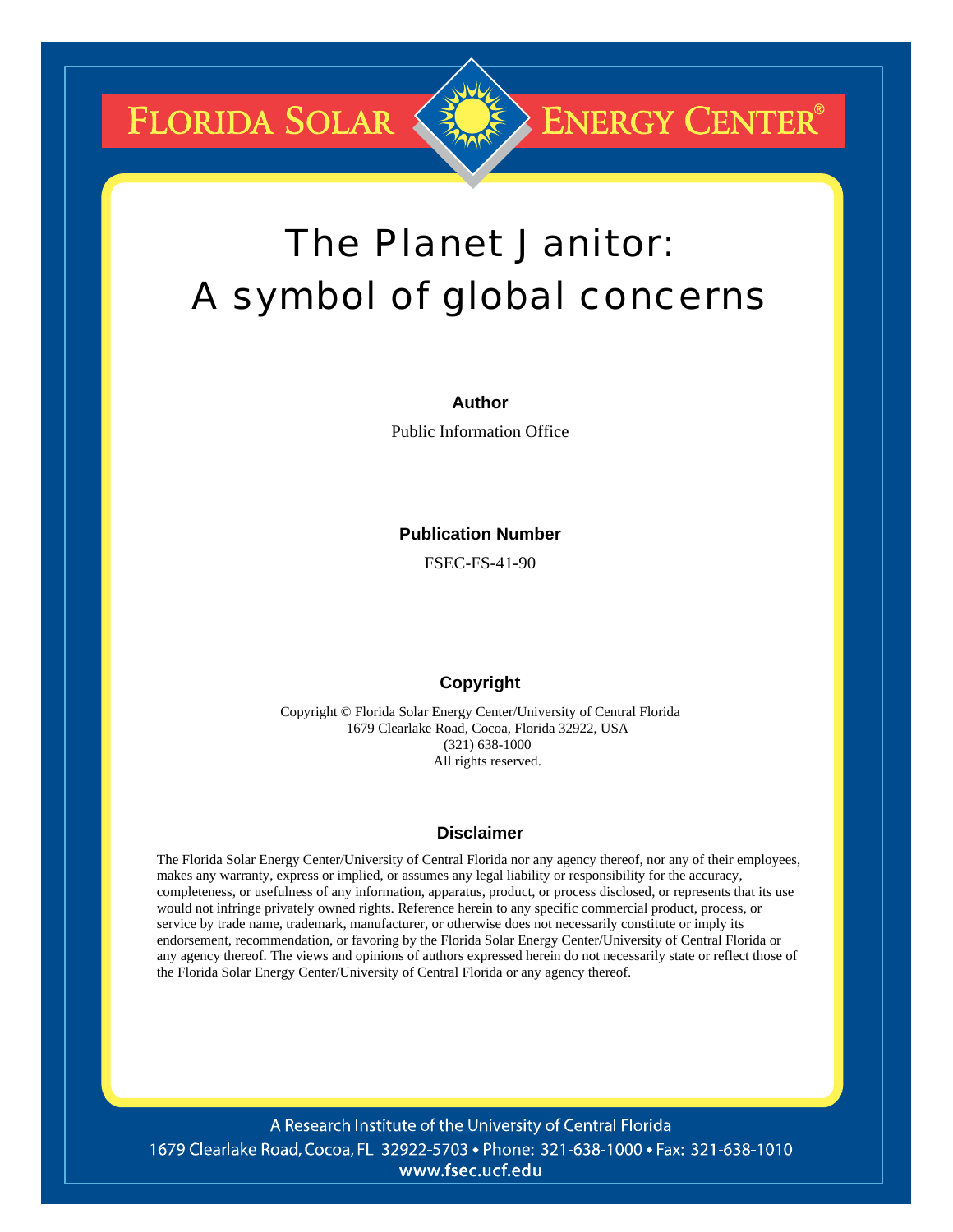

**Public Information Office** 

## The Planet Janitor: A symbol of global concerns

Meet the Planet Janitor. A kindly, yet determined gent, he works at the Florida Solar Energy Center where he is a spokesman for energy-related issues. He illustrates the need to sweep up all the environmental messes we've made. He reminds us to maintain our home - Planet Earth. He dramatizes our role as custodians of our children's inheritance. He knows and he shows how the individual can make a difference.

Since energy use and environmental impacts are intertwined, there are personal energy-use choices we can make that will slow, stop and even reverse the damage being done to our world. Here are some tips the Planet Janitor suggests for environmental repair and maintenance:

- Go solar for water and pool heating.
- Next time you're in the market for appliances, buy energy-efficient ones.
- Let dishes air dry rather than using the heat-dry switch on your automatic dishwasher.
- Use a "solar clothes dryer" (clothes line) when possible.
- Place your hot water tank, and clothes washer and dryer in unconditioned space. They give off a lot of heat.
- Use exhaust fans in bathroom and kitchen: but only until odors or humidity are removed. Left running, they can waste conditioned air.

Rainleyer

argest Oil Spill in

Startes

Rain

reenhouse

*Nuclear Waste* 

Kurantere

- Follow government recommendations for refrigerator/freezer temperatures:  $38^\circ$  F in the fresh food section and  $5^{\circ}$  F in the frozen foods compartment.
- Keep lamps and lighting fixtures clean. Accumulated dust reduces the amount of light.